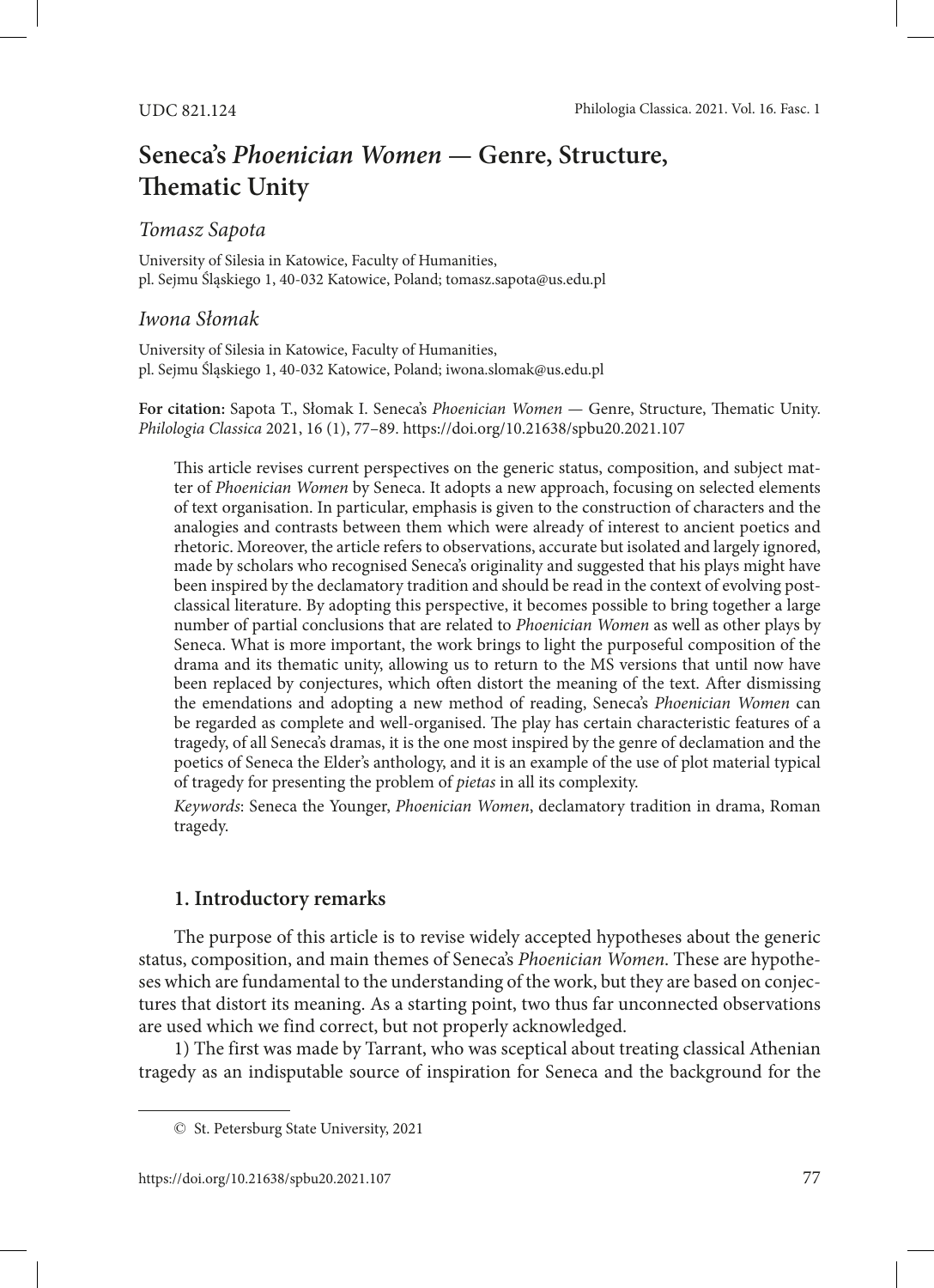discussion on Roman drama. The author emphasises that the dramatic techniques used in the works preserved under Seneca's name (e. g., the division into five acts and the role of Choruses) point to a considerable transformation of genre that took place in the span of several centuries after the three Greek tragedians. *Phoenician Women* may be complete but, compared to other plays by Seneca, the work may constitute the most radical departure from the norms of classical Athenian tragedy. Thus, the lack of Choruses or the type of ending — brimming with tension, similar to the final scenes in *Medea*, *Agamemnon*, or *Thyestes* — need not imply that the drama was unfinished.<sup>1</sup> This reasoning is plausible in the light of the reading of *Phoenician Women*. In this play, we deal with an elaborate configuration of opposing attitudes and statements (see below). The piece conforms to the rule according to which the action should take place in one day, $2$  a rule which is generally respected in all of Seneca's works, irrespective of the author's experiments with dramatic time.<sup>3</sup> The fact that the action takes place in three settings is of minor importance considering that, for instance, in *Troades*, the place of action may seem different in various acts, or difficult to identify.<sup>4</sup> Finally, the heroes' speeches from both parts of the play complement each other to provide the necessary situational context, and the particular plot elements are not contradictory.<sup>5</sup> Then, Tarrant's conclusions may also be supported by the vast material concerning the circulation of literary texts in Rome in the second half of the 1<sup>st</sup> century. At this time, many plays, presumably including Seneca's, were also presented as recitations even though they were originally intended for the stage. Moreover, it had become a common practice (possibly from the 4<sup>th</sup> century BC onward) to perform parts of longer works in front of the public, which probably was connected with another custom: selected dramatic scenes were written as showpieces, which had a negative effect on

<sup>&</sup>lt;sup>1</sup> See Tarrant 1978, 213–263. The scholar (1978, 230, n. 88) speaks of "The unresolved situation at the end of the final scene" — in our view, this observation is largely correct, but a closer analysis reveals a more complex picture. The construction of the plot in *Phoenician Women* is twofold (Antigone and Jocasta — in the first and in the second part of the play, respectively — take parallel actions to save their close ones and to rescue the city) and at the same time complete, because both protagonists run out of persuasive options; for more detail, see Sapota, Słomak 2020, 93–94. The impression of an open ending, in turn — in *Phoenician Women* but also in Seneca's other plays, not mentioned by Tarrant — results from the lack of a clear moral message or an explanation of the meaning of the events, usually present in Greek tragedies cf. e. g., Aesch. *Sept*. 1066–1077; Soph. *OT* 1524–1530; Soph. *OC* 1760–1767; Eur. *Phoen*. 1758–1763. On Seneca's experimental approach to literary tradition, cf. Owen 1968, 291–313; Owen 1970, 118–137; Shelton 1975, 257–269.

<sup>&</sup>lt;sup>2</sup> From the dialogue between Antigone and Oedipus, it can be inferred that the conflict between Eteocles and his brother were aggravated earlier and that Polynices with his army are already on the way to Thebes (Sen. *Phoen*. 56–58; 280–286); given that, it is not unlikely that shortly after this conversation Oedipus learns about Polynices' arrival at the city walls (320–326) and on the same day Courtier informs Jocasta about the imminent battle (387–400).

<sup>3</sup> See Arist. *Poet*. 1449b12–13 and Schmidt 2014, 545–546; cf. Shelton 1975, 257–269 and Owen 1968, 294–296.

<sup>4</sup> See Fantham 1982, 37–39; cf. Keulen 2001, 28.

<sup>5</sup> Some of the features of the play are clearly visible, especially in comparison with the Greek *Phoenissae*. E. g., Jocasta's expository monologue is shorter in Seneca (*Phoen*. 363–386) than in Euripides (*Phoen*. 1–87) and focuses on different elements; moreover, unlike in Euripides, the queen does not elaborate on Oedipus' life story as this would have been superfluous since Oedipus presents it himself in the first part of the drama (Sen. *Phoen*. 244–287; 295–302). Several other arguments for the inner unity of Seneca's *Phoenician Women* are also given by Mesk 1915, 298–300 and Frank 1995, 3–8, who, however, assume that the play has been preserved in fragments. This unity, in turn, had previously been challenged by, e. g., Heinsius 1611, 515–516; Peiper, Richter (in their first edition of Seneca's tragedies) 1867; Leo 1878, 77, 82.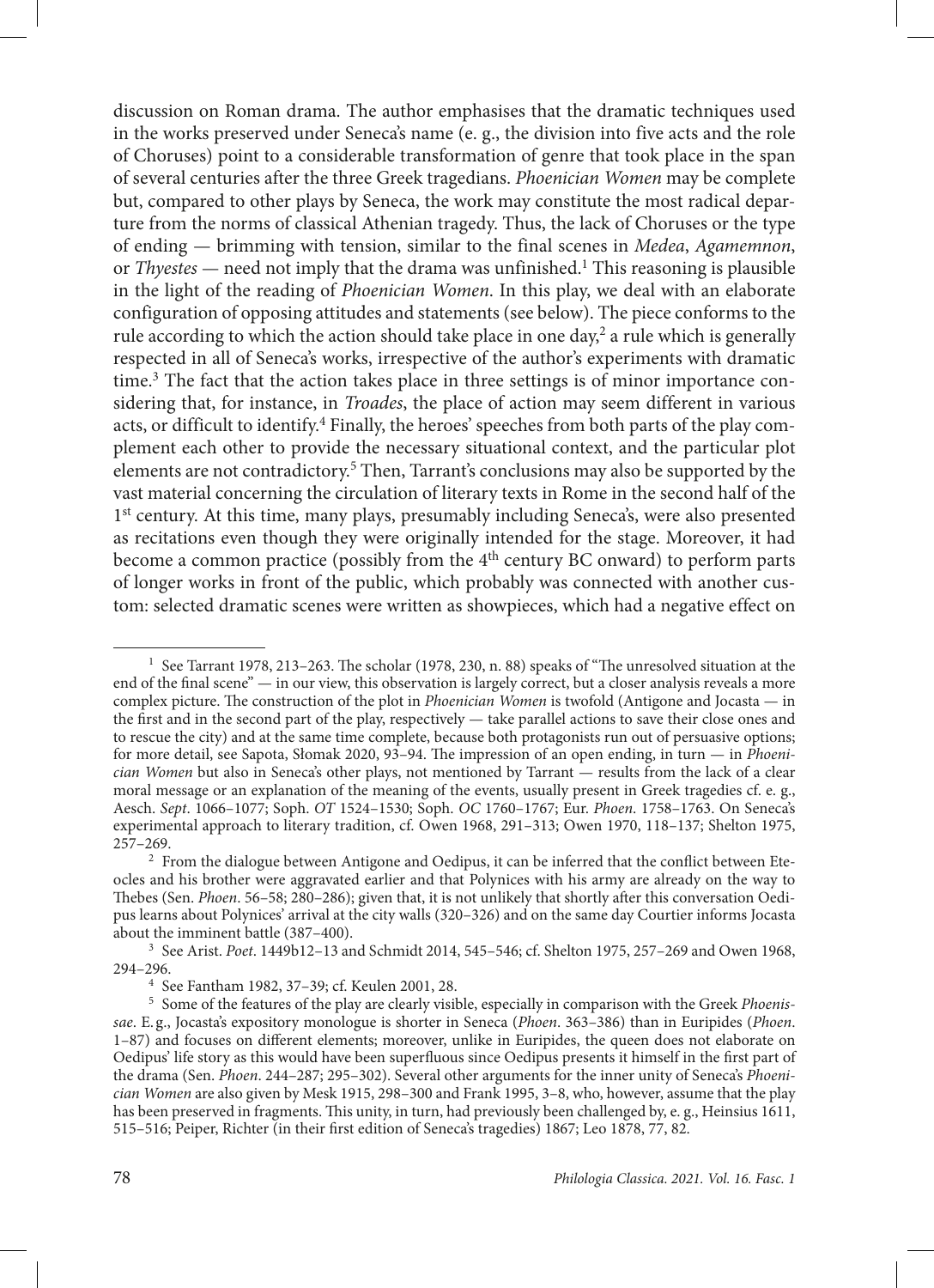the play's unity.<sup>6</sup> Both types of presentation may have influenced the process of shaping new dramatic techniques and genre forms.7 One may ask whether this process — *scil*. multiplication of genre forms and genre mixing — might have been additionally affected by theoretical reflection, according to which the category of drama (*genus dramaticon* or *mimeticon*) applied not only to various types of tragedy or comedy, but also to shorter dialogues in epic metre and, to a lesser extent, to traditional epic poems as they included dialogic parts (*genus commune* or *mixtum*).8

2) The second observation refers to the roots of the play in the declamatory tradition. It has been hypothesised that the text of *Phoenician Women* is a remnant of two declamations composed in verse:<sup>9</sup> in the first one, the conflict revolves around the problem of whether Oedipus' suicide is a right choice, while in the other, Jocasta strives to dissuade her sons from their fratricidal war. However, it is worth noting that inspirations going back to the declamatory tradition are noticeable in all plays by Seneca. This is convincingly demonstrated by, among others, Pratt<sup>10</sup> who chooses declamation and its poetics as the background for his discussion of the melodramatic aspects of Seneca's works, the argumentations techniques he uses, and his characteristic means of expression. Equally insightful is Goldberg's approach,<sup>11</sup> focusing on the playwright's declamatory *colores*. We propose to see these inspirations in a still broader perspective, *scil*. in relation to the structural-thematic conception of the play, which we regard — like Tarrant — as coherent and complete. This proposal seems well-founded in the light of the above-mentioned findings on the role of declamation as a source of inspiration for Seneca; most importantly, however, it is supported by the clearly confrontational nature of the character's speeches and the fact that their incompatible points of view concern not two matters but one: the understanding of *pietas.*12 In this perspective, the structural-thematic conception of the play resembles that presented by Seneca the Elder in his anthology: it accumulates arguments (*colores*) for and against a particular case, offering no final message in the form of a resolution or a moral. Declamators whose speeches are invoked in the anthology<sup>13</sup> address such issues as children's obedience, limits to the punishment the father can impose on his children, and solidarity or conflicts between siblings.14 Thus, as in *Phoenician Women*, the problems they strive to resolve often result from differences in the understanding of *pietas*. We suggest, therefore, that Seneca the Younger's play should be treated not as a conventional tragedy, but as a drama which — inspired by the declamatory

<sup>6</sup> Cf. *Arist. Poet*. 1451b34–1452a1.

<sup>7</sup> See Tarrant 1978, 230, 260–261; cf. Boyle 2006, 145, 186–187. 8 See Valerius Probus: Keil 1848, 7; Diom.: GL I 482–483.

<sup>9</sup> See Heinsius 1611, 515–516; Leo 1878, 77, 82.

<sup>10</sup> See Pratt 1983, 141–163; 196–197; cf. also Canter 1925, 55–69; Boyle 2006, 193–197. The fact that the declamatory tradition had been a source of inspiration for Seneca was already noticed by Leo (1878, 158–159), who, however, did not go further than expressing generalities.<br><sup>11</sup> See Goldberg 1996, 274–284.

<sup>&</sup>lt;sup>12</sup> This category and related terms, just like other expressions for kinship, very often appear in *Phoenician Women*. Thus far, their high frequency has been interpreted as "obsessive" repetition, a symptom of the sense of guilt related to incest (see Frank 1995, ad *Phoen*. 1, 2, 182–215; cf. also Fitch 2002, 277). However, the motif of incest is not foregrounded in the play beyond what is directly relevant to the plot (the

<sup>&</sup>lt;sup>13</sup> Cf. also Sussman 1995, 181-182.

<sup>14</sup> Cf. Sen. *Controv.* 1. 1; 1. 4; 1. 6; 1. 7; 1. 8; 2. 1; 2. 3; 2. 4; 2. 6; 3. 2; 3. 3; 3. 4; 3. 7; 3. 8; 4. 3; 4. 5; 5. 2; 5. 3; 5. 4; 6. 1; 6. 2; 6. 3; 6. 7; 7. 1; 7. 3; 7. 6; 7. 7; 8. 3; 8. 5; 9. 4; 10. 2; 10. 3.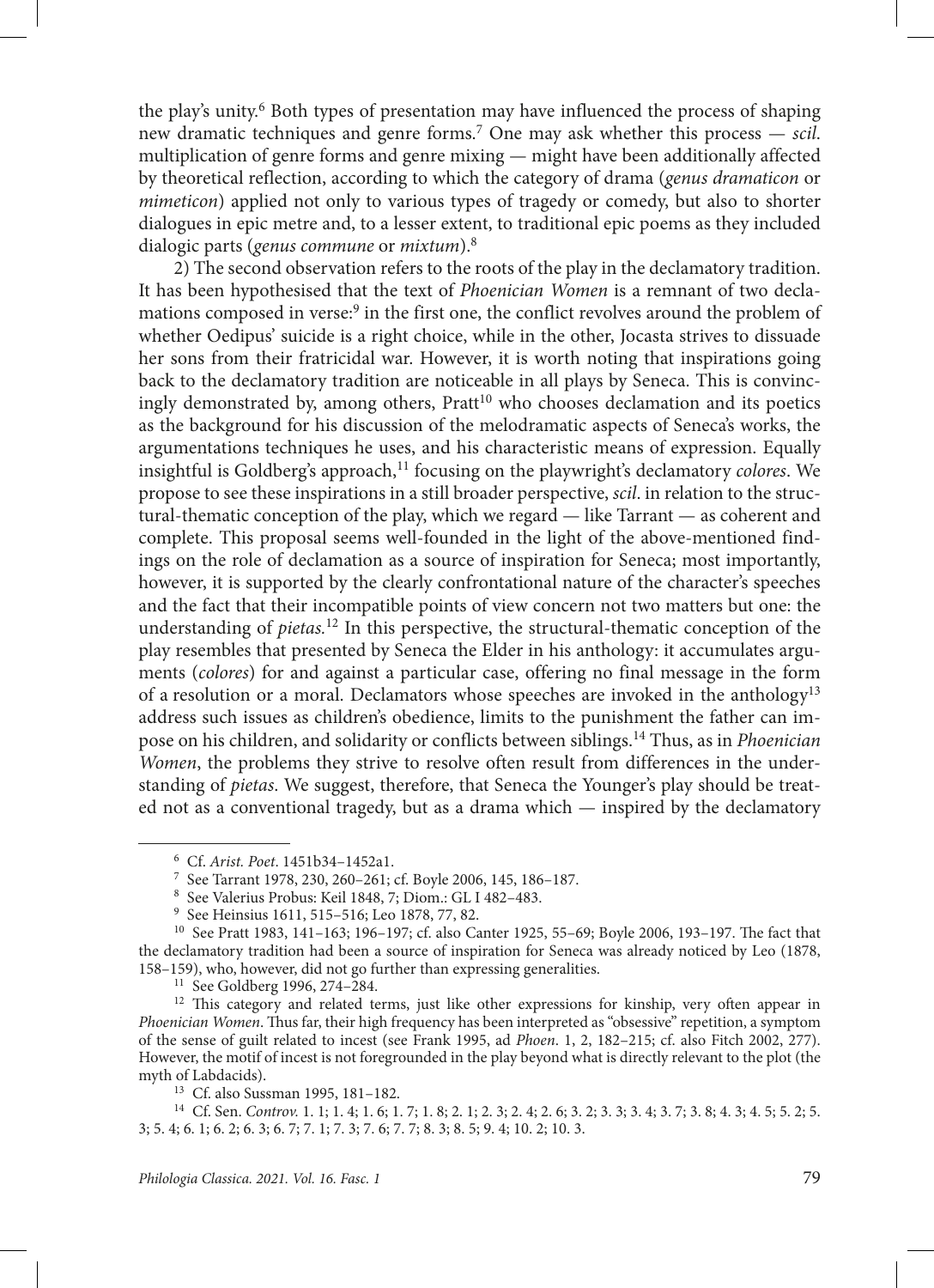tradition and the poetics of the anthology — preserves selected generic characteristics of tragedy (such as the metre of dialogues, the time of action, and the plot which belongs to traditional tragic μῦθοι) and presents irreconcilably different approaches to the central concept of *pietas*.

# **2.** *Pietas* **of the characters — arguments for and against**

## **A) Antigone**

It is customary to assume that from the perspective of *pietas*, Antigone's and her father's attitudes are radically different: Oedipus unwittingly demonstrates *impietas* towards his parents and intentionally fails to fulfil the paternal duties of supervising and taming his sons, while his daughter is described as *pia*. 15 However, in the play the dispute concerns both the seemingly obvious *impietas* of the former king of Thebes and the ostentatious *pietas* of Antigone. This is a fact thus far ignored by scholars. The *pietas* of the princess is, indeed, very strongly emphasised both in her *ethopoeia*16 — the heroine presents herself as a dauntless guide of her blinded father, ready to risk her life to stop Oedipus from committing suicide, as well as a dutiful sister and citizen (51–79; 182–215; 288–294) — and in the utterances of Oedipus  $(1-3; 80-82; 309-311)$  and Jocasta (536–537). However, while Oedipus heaps praise on Antigone, he also accuses her of *impietas* as she disrespects her father's will:<sup>17</sup>

> *peccas honesta mente, pietatem vocas patrem insepultum trahere. qui cogit mori nolentem in aequo est quique properantem impedit; occidere set vetare cupientem mori. nec tamen in aequo est; alterum gravius reor: malo imperari quam eripi mortem mihi. desiste coepto, virgo: ius vitae ac necis meae penes me est. regna deserui libens, regnum mei retineo.* (97–105)

"You do wrong, though with honourable intentions; you call it loyalty to drag about your unburied father. One who hinders a man in haste to die is the equal of one who forces an unwilling man to die. Forbidding a man to die who desires to is the same as killing him. No, the two are not equal, I think the first more harsh: I would rather have death imposed on me than withheld from me. Cease your efforts, girl. The rights over my own life and death belong to me. I abandoned the kingship gladly, but I keep the kingship over myself." (Translation here and further on is that of Fitch 2002.)

<sup>&</sup>lt;sup>15</sup> See Fitch 2002, 276–277; cf. also Pratt 1983, 102. Fitch makes an additional remark that in Oedipus' family all manifestations of *pietas* are untrustworthy and the way it is displayed gives it an incestuous tinge. However, with regard to Antigone, this reservation cannot be confirmed on the basis of Seneca's play or

literary tradition. 16 On *notatio* or *ethopoeia,* cf. *Rhet. Her*. 4. 63–65; Quint. *Inst*. 9. 2. 58–62.

<sup>17</sup> Cf. also Sen. *Phoen*. 146–153.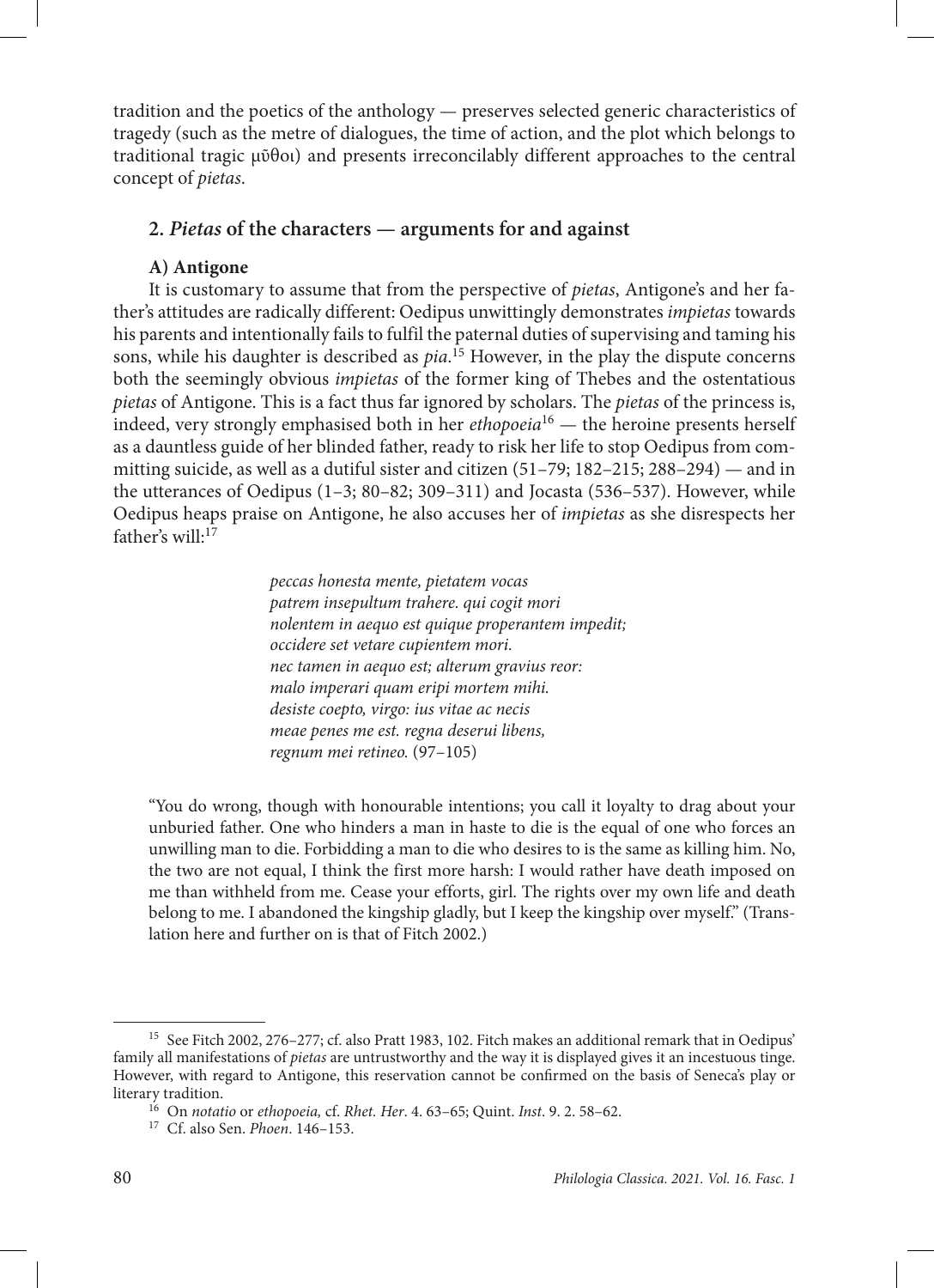Elsewhere, Seneca repeatedly expressed the opinion that it is the free choice between life and death that makes the wise man independent of fate.18 In light of this view, the accusation made by the hero of Seneca's play sounds severe. Then, one cannot dismiss Oedipus' arguments on the grounds that he is guided by *affectus* or *libido moriendi* rather than *ratio*. 19 His awareness of having lost *causae vivendi*, his moral suffering (the sense of guilt caused by patricide and incest as well as the shame brought upon him by his sons), the belief that he was doomed by fate at birth, and the sense that only death can free him from his destiny20 do not fit Seneca's definition of *libido moriendi*. 21 Moreover, Oedipus yields to his daughter's pleas, but his decision can be seen not only as an act of heroism (cf. 311–319), but also as a failure. The former king makes it clear that in succumbing to Antigone's wishes, he puts himself into the hands of fate (308–309), having earlier remarked that so far fate has turned all his best intentions against him (cf. 84–89). What is more, Oedipus' submission can be interpreted differently also in the context of various statements by Seneca in his philosophical works. He sometimes (either explicitly or implicitly) treats overcoming suicidal thoughts as a test for *virtus*; 22 on another occasion, however, he speaks with respect of, for instance, Cremutius Cordus, who took his life against his daughter's will.<sup>23</sup> Finally, in surrendering to his daughter, Oedipus becomes a disobedient son himself (38–39: *Quid me, nata, pestifero tenes / amore vinctum? quid tenes? genitor vocat*. "Why, daughter, do you hold me bound by this pestilential love? Why hold me? My father calls."). Seen in this light, his concession appears to be a painful compromise, and Antigone's actions — limiting her father's independence from fate, exposing him to further suffering, preventing him from atoning for his wrongdoings to Laius, and undermining his paternal authority — can be considered disputable with regard to the category of *pietas*. It is also worth noting that Antigone's attitude in Seneca seems inappropriate when compared with the submissiveness of Sophocles' Antigone, who does not object while Oedipus prepares for death upon hearing the thunder of Zeus (cf. Soph. *OC* 1456–1490; 1598–1647). Additionally, the declaration made by Seneca's heroine that she will not abandon her father *si revulso Iuppiter mundo tonet / mediumque nostros fulmen in nexus cadat* (59–60, "even if Jove should thunder, rending the heavens, and the bolt should fall right between our close bodies") can be regarded as a manifestation of the same *impietas* towards the gods that was displayed by Euripidean Capaneus, whose arrogance earned him exemplary punishment (Eur. *Phoen*. 1172–1186).24 Despite prevailing arguments in sup-

<sup>18</sup> See, e. g., Sen. *Ep*. 26. 10; 70. 6–7; 91. 21; 104. 29–34.

<sup>19</sup> As proposed by, e. g., Frank 1995, ad *Phoen*. 77–79 and Pratt 1983, 102.

<sup>20</sup> Cf. Sen. *Phoen*. 30–43; 216–240; 279–287; 295–306 and Seneca's various comments on the sound reasons for and the right to suicide: Sen. *Ep*. 58. 32–36; 70. 4–28; *Ira* 3. 15. 4; *Prov*. 6. 7–9. It is also worth noting that there is a range of similarities between Oedipus' argumentation and that used in two *declamationes* — Sen. *Controv*. 8. 4; ps.-Quint. *Decl*. 4.

<sup>21</sup> In one of his letters, Seneca is critical of suicide, which he considers not a departure but an illjudged escape; in particular, he discourages suicide based on *affectus, qui multos occupavit, libido moriendi* (Sen. *Ep*. 24. 25. "the weakness which has taken possession of so many, — the lust for death." Trans. Gummere 1918). However, he uses the term *libido moriendi* to refer to an aversion to life, boredom with and contempt for life, or the belief that life is futile (*taedium vitae*; *nausia*; *contemnere vitam*; *iudicare vivere supervacuum*) — Sen. *Ep*. 24. 22–26.

<sup>22</sup> See examples in Frank 1995, ad *Phoen*. 77–79: Sen. *HF* 1300–1317; Sen. *Ep*. 78. 2; 104. 3. 23 Sen. *Marc*. 1. 2; 22. 6–8.

<sup>24</sup> There are some similarities between *Phoenician Women* by Seneca and Euripides (enumerated by Morrica 1918, 7–14). We may be dealing here with the author's erudite play with the recipient; if this were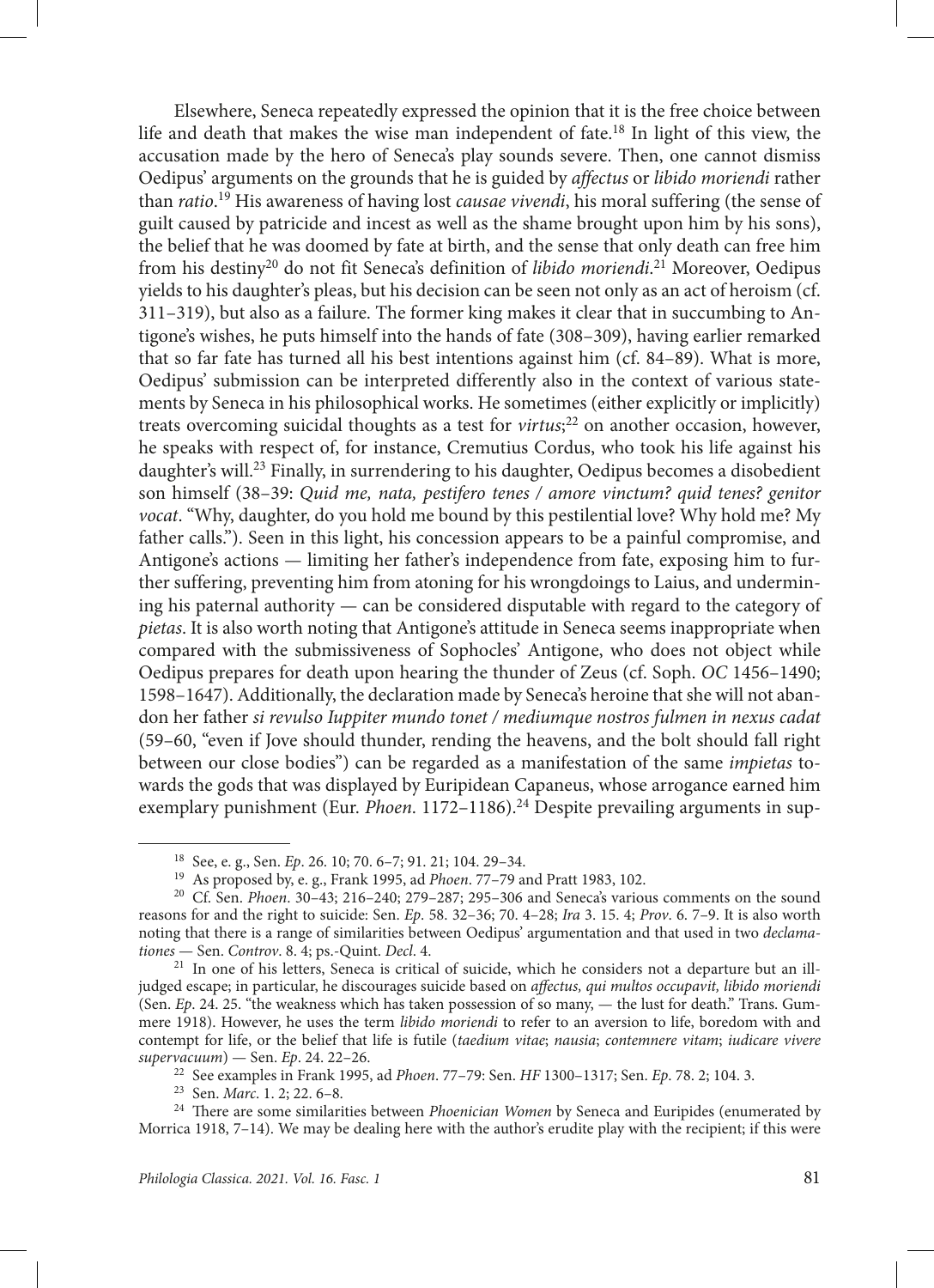port of Antigone's position, the question of her *pietas* has the features of the declamatory *controversia,* whether one considers arguments invoked by characters in the play or refers to other statements by Seneca and other literary works based on the same plot.

### **B) Oedipus**

In *Phoenician Women*, three accusations are made against Oedipus: 1) he violated *pietas* by unintentional patricide and incest; 2) he sired incestuous children who inherited the moral flaws of their parents, and thereby contributed to the *impietas* of civil war; and 3) he deliberately avoided the duty of controlling his sons and preventing the war they incited. Accordingly, we distinguish three groups of defensive arguments, which differ — as the accusations do — in their formulation (*explicite* or *implicite*).

1) The first accusation is expressed emphatically and directly by Oedipus himself, who accepts the charges levelled at him by Phoebus and Laius (134–137; 216–225; 251– 273). It is answered, also explicitly, by Antigone who argues that her father's intentions prove his innocence (203–205). Moreover, she puts him in a favourable light, claiming that he dared to oppose fate and — by renouncing worldly goods — regained his freedom (193–195). It is worth emphasising that the arguments presented by Antigone must have been especially convincing for Seneca's audience, as they reflected the views and opinions voiced by the author in his prose texts.<sup>25</sup> Oedipus is also defended by Jocasta, who qualifies his deeds as *error* rather than *scelus* (538–540; 553–555) and calls attention to the fact that violating *pietas* inadvertently, by the will of fate, differs radically from breaking the rules deliberately, as in the case of their sons:

> *error invitos adhuc fecit nocentes, omne Fortunae fuit peccantis in nos crimen; hoc primum nefas inter scientes geritur.* (451–454)

"Previously it was an error that made us guilty without our intent, the blame was entirely that of Fortune transgressing against us; this is the first outrage committed knowingly amongst us."

2) The arguments invoked by Antigone and Jocasta serve also as a response to the second self-accusation formulated *explicite* by Oedipus (295–300; 331–338). Additionally, this charge is questioned implicitly: in her *ethopoeia*, Antigone presents herself as *pia filia civisque* with her *pietas* praised both by Jocasta and, with some reservations, by Oedipus (see above); in this light, blaming Oedipus for Eteocles' and Polynices' *impietas* is disputable as it rests on the dubious premise: "like parent, like child."<sup>26</sup> 1&2) The legitimacy of

the case, Antigone's declaration should be treated as an intertext and interpreted with reference to the cited<br>passage in *Phoenician Women* by Euripides or, perhaps, Accius.

passage in *Phoenician Women* by Euripides or, perhaps, Accius. 25 Cf., e. g., (on the value of a deed, which depends on the intentions) Sen. *Constant*. 7. 4–6; *Ira* 1. 19. 5–6; 3. 12. 2; *Ep*. 90. 46; 95. 57; (on the disdain for worldly goods, which is indispensable to free oneself from fate) *Ep*. 104. 34; 118. 3–4.

<sup>26</sup> Other examples of this topos are presented by Frank (1995, ad *Phoen*. 82–84). Fantham (1983, 65, 71) emphasises that Eteocles and Polynices' wickedness results from the fact that they were born from an incestuous relationship but argues that Antigone's attitude does not have to falsify this implication if one assumes that in her family evil is only inherited by males. However, to be plausible, this assumption should be confirmed by more than one example. In fact, it is not: Antigone's mother — like Oedipus — is also guilty of incest committed unwittingly.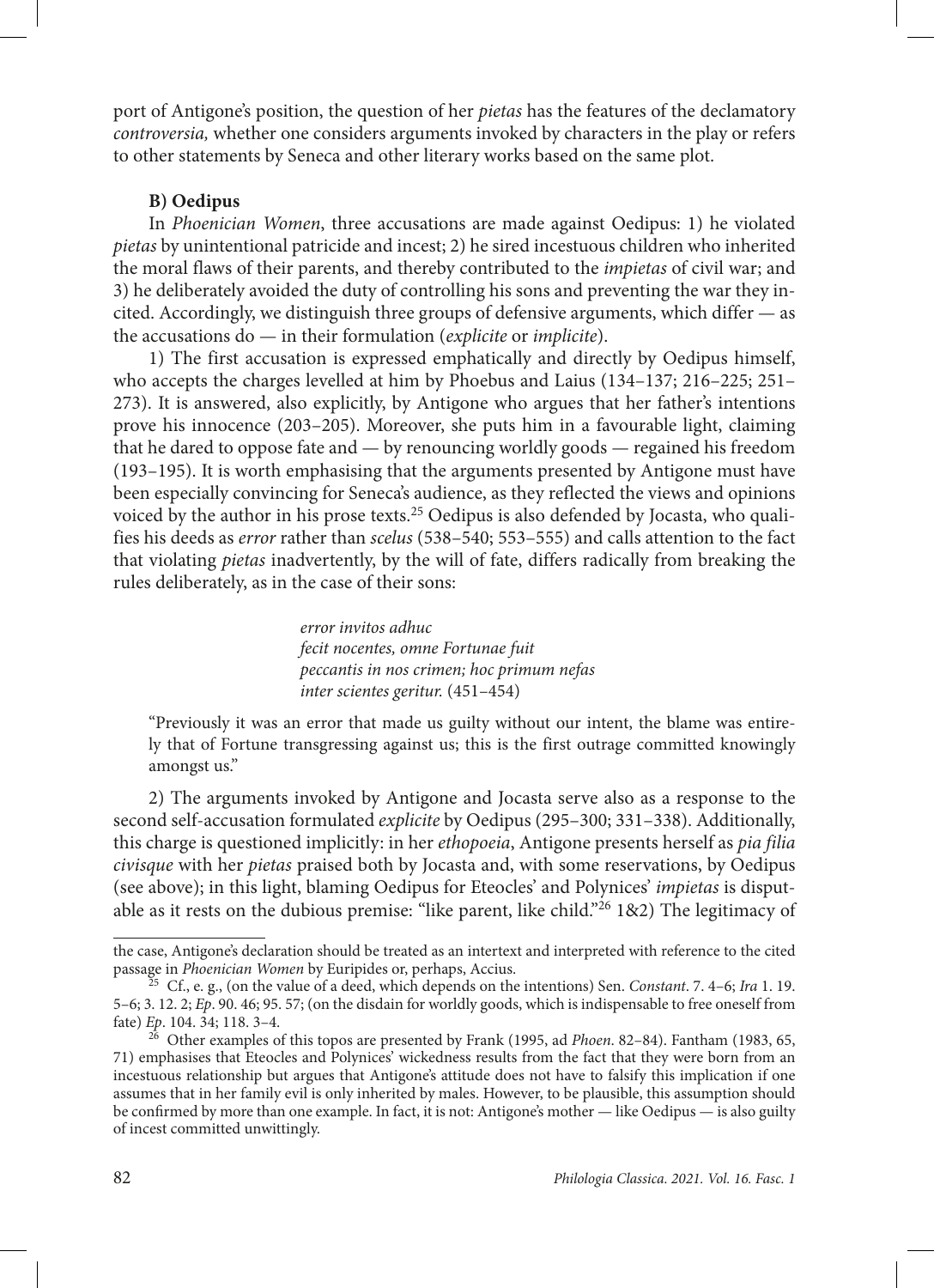the criticism expressed by the former king is as well called into question by his *ethopoeia*. It must be pointed out that Oedipus repeatedly amplifies both his misdeed and his abhorrence of it (8–10; 134–137; 219–233; 260–274; 328–332). Furthermore, he declares that he is prepared to accept the most severe punishment (37–38; 142–145; 155–164; 167–171). By pointedly condemning the crime against *pietas* and demanding the highest punishment for having committed it himself, the hero follows the convention (expressing disapproval of the deeds of the wicked is recommended in textbooks of rhetoric as advantageous for those who defend shameful cases)<sup>27</sup> and presents himself as a noble man, in particular in view of the fact that his ἦθος contrasts sharply with the character of his son, who explicitly declares that he values power over *pietas*, cf. 664: *Imperia pretio quolibet constant bene* ("Power is well purchased at any price."). Oedipus' willingness to accept the punishment for violating *pietas* owed to parents appears even more heroic if one confronts it with the image of Laius, who — merely on the basis of Phoebus' words — sent his son to a cruel death (251–256). Against this background, Oedipus, who wants to die in order to satisfy Laius' demand for vengeance (39–43), appears a perfectly obedient son, an attitude which is often expected by fathers in declamations.28 The hero, then, in two other ways confirms that *pietas* is of great importance to him. Firstly, he abandons his intention to kill himself, moved by his daughter's *pietas* rather than being persuaded by her rational arguments, which he dismisses (e. g. 188–242; 288–306):

> *sola tu affectus potes mollire duros, sola pietatem in domo docere nostra. nil grave aut miserum est mihi quod te sciam voluisse.* (306–312)

"You alone can soften my hard heart, you alone in our family can teach me natural feelings. Nothing that I know you want is grievous or painful for me."

Secondly, he is enraged at the mention of his sons because of the *impietas* they demonstrate by their unscrupulous ambition to seize power. It is worth bearing in mind that Oedipus himself, having learned that he had come to power as a result of a crime, renounced the throne (274–278). He also declares that — besides his will to atone to Laius — his sons' *impietas* is another reason why he intends to hasten his death:

> *non patris illos tangit afflicti pudor, non patria: regno pectus attonitum furit. scio quo ferantur, quanta moliri parent, ideoque leti quaero maturi viam morique propero, dum in domo nemo est mea nocentior me.* (301–306)

"No respect for their ruined father touches them, no thought for their country: in their hearts is a raging frenzy for the throne. I know where they are headed, what they are ready to perpetrate, and for that very reason I am seeking a path to an early death, hastening to die, while there is no one in my house guiltier than I."

<sup>27</sup> Cf., e. g., *Rhet*. *Her*. 1. 9; Cic. *Inv*. 1. 17. 24.

<sup>28</sup> See Sen. *Controv*. 1. 6; 1. 7; 3. 3. Cf. in particular Sen. *Controv*. 1. 1; 1. 8; 2. 1; 4. 5; 7. 1.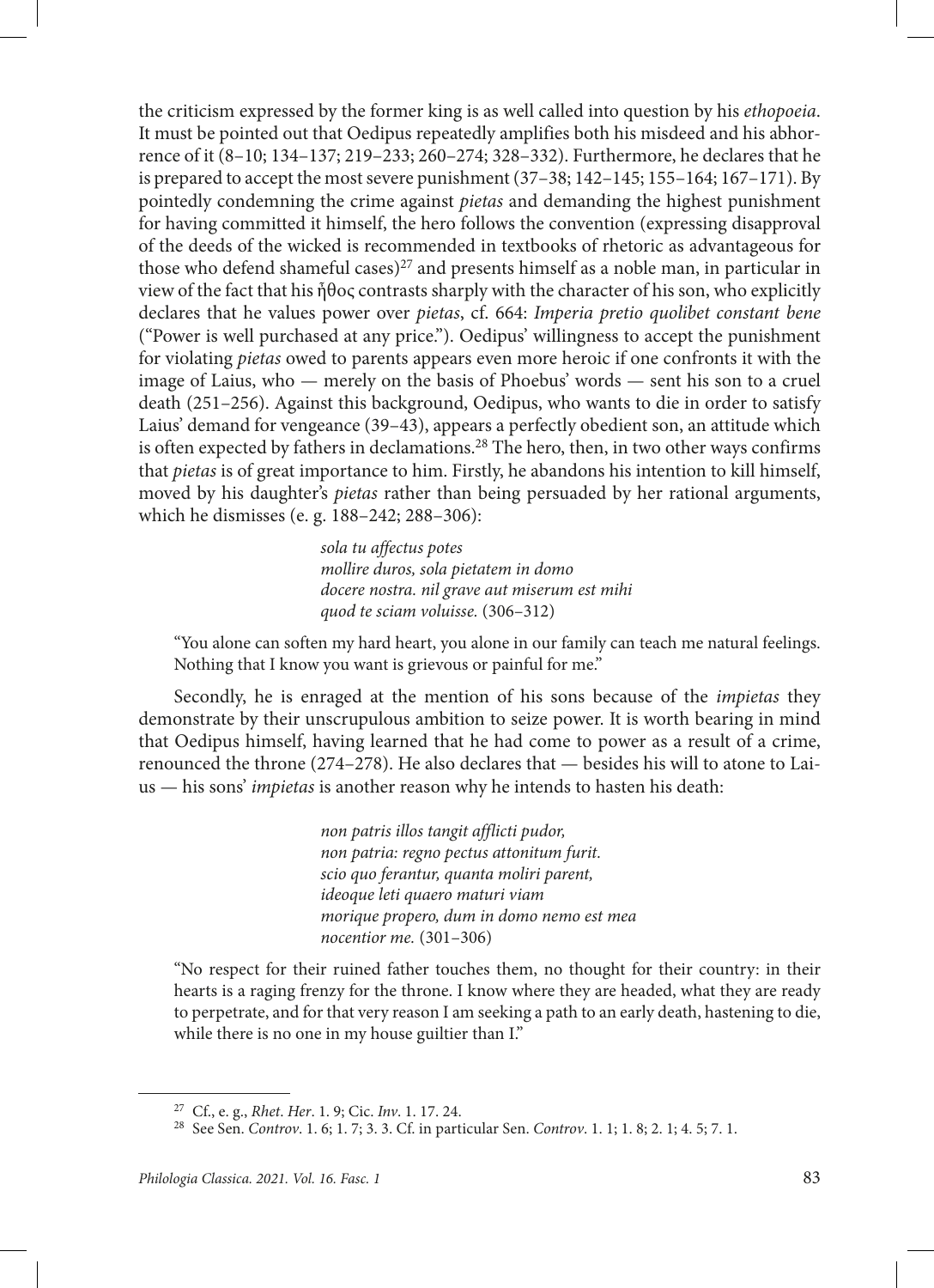The hero's *ethopoeia* is, so far, internally consistent and coherent: he is a man who attaches importance to values covered by the category of *pietas* and forcefully condemns any act of violating its principles. Considering this consistency, the positive opinions of the king expressed by Antigone and Jocasta, and the rule according to which the dramatic hero's character should remain unchanged throughout the play unless circumstances justify otherwise,<sup>29</sup> it is difficult not to treat the final part of Oedipus' utterance  $(332-$ 347), where he encourages his sons to destroy the city, as ironic.30 In fact, such coherence could be called into question but only if one replaced the MS reading in the final lines of the king's speech (358) with a conjecture. According to the unanimous tradition of the MSS (with the exception of the codex Oratorianus, which is of secondary value), $31$  line 358a reads *date arma patri*. Today, editors<sup>32</sup> usually adopt the emendation proposed by Gronovius (1682, ad loc.) who justifies it as follows: *Quid enim restat post mutuum fratrum parricidium, quo facinus illud augeatur, si 'patri dent arma'? Aut qui dabunt, postquam ipsi perierunt?* … *Suspicor Senecam scripsisse: 'Date arma matri,' quibus ipsa semet interficiat*. If this conjecture were accepted, one would have to assume that Oedipus' character has undergone a radical change (unjustified by new circumstances): he would refuse to return to Thebes, thus exacerbating the violation of *pietas*. 33 However, Gronovius' arguments are weak: in Oedipus' gradational enumeration (354–358), the expression *frater in fratrem ruat* need not mean "the brothers killing each other"; instead, it may refer to the fight between the sons, which is what Jocasta has in mind when she says *fratresque* … *in se ruentes* (549–550). And if we assume that *frater in fratrem ruat* refers to the direct fight between the brothers, their conflict may be interpreted as a more serious *nefas* than *bellum civile*. Also, when Jocasta points out that her sons' crime has already in part been accomplished, she first refers to the siege of Thebes (thus underlining the fact that the war has already begun) and mentions Polynices' and Eteocles' fight at the end of her gradational enumeration (543–550). Then, if we understand *date arma patri* as "give the weapon to the father," namely so that he can prevent the civil war and fratricide by fighting against his sons, the phrase will refer to a *nefas* that can be regarded by Oedipus as *de more nostro* and *quod meos deceat toros* — since he had already raised his hand against a family member and he would be guilty of killing the child, like his father, whom he replaced in the marital bed. What is important is that the hero utters *date arma*… when he is seized by a wave of anger at the end of his emotional reply (328–347; 350–358). His increased agitation at this point

<sup>29</sup> See Arist. *Poet*. 1454a26–36; cf. Hor. *Ars* 125–127.

<sup>30</sup> Cf. other similar instances of ironic encouragement by Seneca's characters, e. g., Sen. *Tro*. 888–900; 1000–1005; 1165–1168.

<sup>31</sup> In this MS, the word *matri* occurs, albeit corrected to *patri*, see Zwierlein 1986; Giardina 2007, ad loc.

<sup>32</sup> E. g., Zwierlein 1986; Chaumartin 1996; Giardina 2007; Fitch 2002.

<sup>33</sup> Frank (1995, ad *Phoen*. 358) accepts Gronovius' emendation (see above) and paraphrases *date arma matri* (following Opelt 1972, 95) as "attack the mother" (and, by extension, 'kill the mother'. It is worth adding that *date arma patri* was interpreted in a similar way by Trevet ad loc.: Mascoli 2007). In this perspective, Oedipus' final words (358–362) would reflect extreme misanthropy and the basest emotions: the hero does not return to Thebes on purpose, in order to make it possible for his sons to murder Jocasta. According to another, equally controversial, interpretation (Fantham 1983, 65), Oedipus expresses a wish that his sons should make an incestuous assault on Jocasta. Aricò (1997, 25–29), in turn, proposes that the conjecture *matri* should be rejected in favour of the MS reading, but at the same time he ignores the entire construction of Oedipus' character in the play and assumes that by saying *date arma patri*, the former king encourages his sons to fight against each other.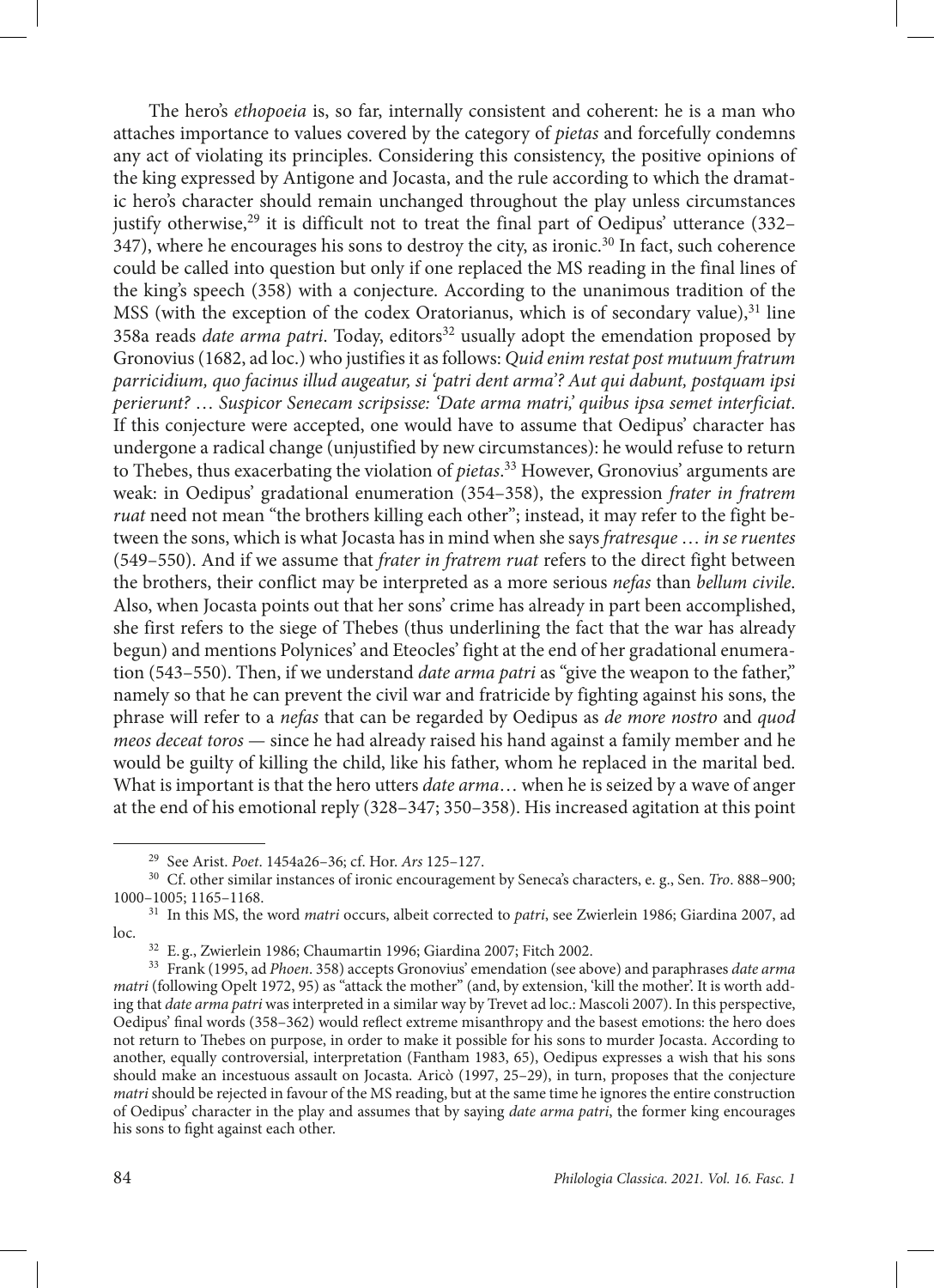is plausible in the light of current events, as his suspicions concerning the wickedness of his sons (278–287; 295–305) have just been confirmed: the city of Thebes is besieged and Eteocles and Polynices are about to begin their fratricidal fight (320–327). Even though Oedipus is enraged, his integrity prevails: he refuses to return to the city (358–362) to prevent his wish from coming true, since if it did, it would compound the crime (*impietas*).34

3) The fact that Oedipus' intervention, undertaken in order to prevent *impietas*, could lead to a crime of a different nature undermines the third argument against the hero, not directly expressed but implied in a scene in which Oedipus refuses to attempt to prevent the civil war (288–294, 320–362). It is worth adding that the king's reasoning is justified in the light of his earlier remark, namely, that in his family, all efforts that are supposed to serve *pietas* bring reverse effects:

> *ipsa se in leges novas Natura vertit: regeret in fontem citas revolutus undas amnis et noctem afferet Phoebea lampas, Hesperus faciet diem; ut ad miserias aliquid accedat meas, pii quoque erimus.* (84–89)

"Nature is changing, following new laws: rivers will double back and return their swift waters to their source; Phoebus' lamp will bring night, Hesperus will set up the day; so that something can be added to my misery, we will actually be a natural family."

#### **C) Jocasta**

Oedipus' decision can be contrasted with Jocasta's, but their attitudes cannot be reduced to a simple opposition *pia* — *impius*. 35 The former king chooses to remain passive; he makes no effort to avert the civil war and fratricide, but he takes this course of action in order to prevent *impietas*: fighting against his sons (or killing them). By contrast, Jocasta actively attempts to prevent the civil war and fratricide, but she is aware of the risk involved as her intervention may result in another type of *impietas* if Eteocles and Polynices, in addition to fratricide and the plight of Thebes, are responsible for the death of their mother (407–414; 456–457; 475–476). In fact, this catastrophe probably will take place, as can be inferred from Courtier's remark (434–442) and from the final words of the dialogue between Jocasta and her son (662–664). This, in turn, may call into question the heroine's *pietas*, even though Jocasta presents herself as an exemplary mother

<sup>&</sup>lt;sup>34</sup> This is why the observation made by Leo (1878, 221) — that there is a contradiction between Oedipus' command *date arma* and his decision to hide in the forest (358–362) — is, in our opinion, unjustified. At this point, one may also refer to a possible interpretation of Oedipus' words: *quod possum, audiam* (362). Fitch (2002) translates this phrase as "I shall … hear as best I can." Frank (1995, ad *Phoen*. 362) understands it in the same way. According to this interpretation, Oedipus would listen to the sounds of his sons' fight with pleasure (and in doing so, he would contradict his earlier *ethopoeia*). However, in seemingly similar examples invoked by Frank in support of this understanding, there is no change of tense that can be found in Seneca, cf. (analogies pointed out by Frank) *quod potero adiutabo senem* (Ter. *Haut*. 416) and *Cura, quod potes, ut valeas* (Cic. *Fam*. 6 (14. 4) 6) as well as (other examples): *male quod potero facere faciam* (Plaut. *Asin*. 138); *munus nostrum ornato verbis, quod poteris, et istum aemulum, / quod poteris, ab ea pellito* (Ter. *Eun*. 214–215); *in id maxime quod poterit incumbet* (Quint. *Inst*. 2. 8. 13). In this case, the words *quod possum* should rather be interpreted as a reservation, *scil*. "if I may."

<sup>35</sup> Fitch 2002, 276–277 draws a similar conclusion but refers to only one point of criticism of Jocasta's *pietas*: as a mother.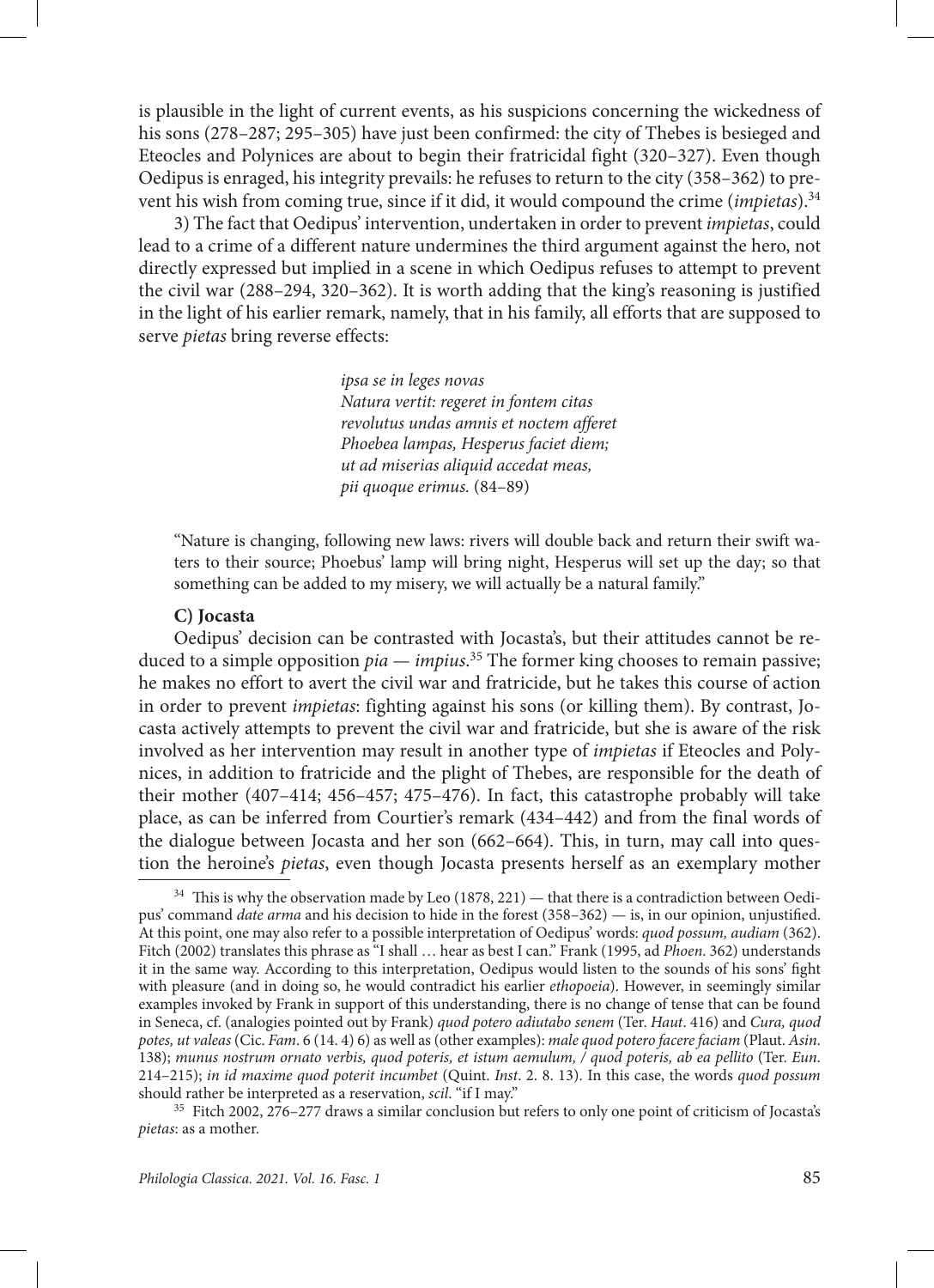and citizen who strives to reconcile her sons and save the city (see in particular 407–412; 443–477; 480–585; 599–643). Moreover, the queen openly blames herself with respect to four points. The first concerns her *pietas* as a mother as she is forced to treat one of her sons unfairly (379–382; 459–461) and ultimately mistreats Polynices, as can be inferred from his words (586–595). The second point concerns incest (367–368), but this accusation is mitigated by the queen herself, who later explains that this crime was committed unconsciously (451–453). The third point is related to responsibility for her sons' *impietas* (368–369), and the fourth one refers to Jocasta's failure as a citizen, since the queen must choose between loyalty to her son and to Thebes (369–370; 522–525).

#### **D) Polynices**

Polynices' *impietas* is perhaps the most obvious case throughout the play. In light of the circumspect accusation formulated by Antigone (53–58), criticism expressed by Oedipus (280–286; 295–303), and observations made by Courtier, who is a witness to Jocasta's intervention (434–442), the Polynices' and Eteocles' characters are identical: both value power over *pietas*. Jocasta accuses Polynices of *impietas* towards family members and his homeland (550–585; 617–619), and Polynices confirms this accusation himself (654–659; 661–662; 664). However, it is worth pointing out that there are also lines spoken in his defense: Jocasta reminds the audience that the conflict was initiated by Eteocles, who mistreated his brother (378–379; 384–385; 483–487; 511–513). Polynices, in turn, points out that if he had been loyal to his family, he would have been punished as a traitor; by contrast, if his brother had acted disloyally, he would have been rewarded (586–590). In this case, then, it is not Polynices' *impietas* that is called into question, but the absolute principle of following *pietas* in a world which apparently allows some individuals to ostentatiously ignore it.

Finally, the problem of attribution needs to be addressed. Lines 651b–653a, 654– 659, 661–662, 664, the most aggressive statements made by Polynices, $36$  are usually assigned to Eteocles following the widely accepted<sup>37</sup> conjectures and against the tradition of MSS.These emendations have been adopted on the basis of the observation that in Euripides the ruthless craving for power, in Seneca demonstrated by Polynices, is in fact ascribed to Eteocles;<sup>38</sup> hence, it has been assumed that an attribution error occurred in the process of transmission. This assumption is confirmed, among others, by the fact that Polynices' ruthlessness is allegedly incompatible with Jocasta's sympathy for him (501-513).<sup>39</sup> Nevertheless, the MS tradition is consistent at this point. In codex Etruscus, the scene heading before line 363 mentions Eteocles (the name does not appear later in the text), while he is absent from A-branch of the MSS.40 Still, in most cases, codex Etruscus includes the

 $^{36}$  According to codex Etruscus; similarly in A MSS which assign to Polynices lines 651b–652a, 654–659, 662b–664 or 651b–562a, 654, 660–664. Cf. n. 40.

 $657$  See, e. g., Zwierlein 1986; Chaumartin 1996; Giardina 2007; Fitch 2002.

<sup>38</sup> See H.Grotius (*Notae in Senecae atque aliorum Tragoedias*. MS Lat 215. Houghton Library, Harvard University) ad *Phoen*. 652; Schmidt 1860, 20; cf. Eur. *Phoen*. 503–525.

<sup>39</sup> See Frank 1995, ad *Phoen*. 651–653 and 654–659.

<sup>&</sup>lt;sup>40</sup> Codex Etruscus is the oldest preserved codex that carries Seneca's tragedies and the main representative of one of the two MS families. A-branch is the second, evidently interpolated family. On the MS tradition of Seneca's tragedies, see MacGregor (1985, 1135–1241); Tarrant (1976, 23–86); cf. Zwierlein (1984, 6–181); Philp (1968, 150–179).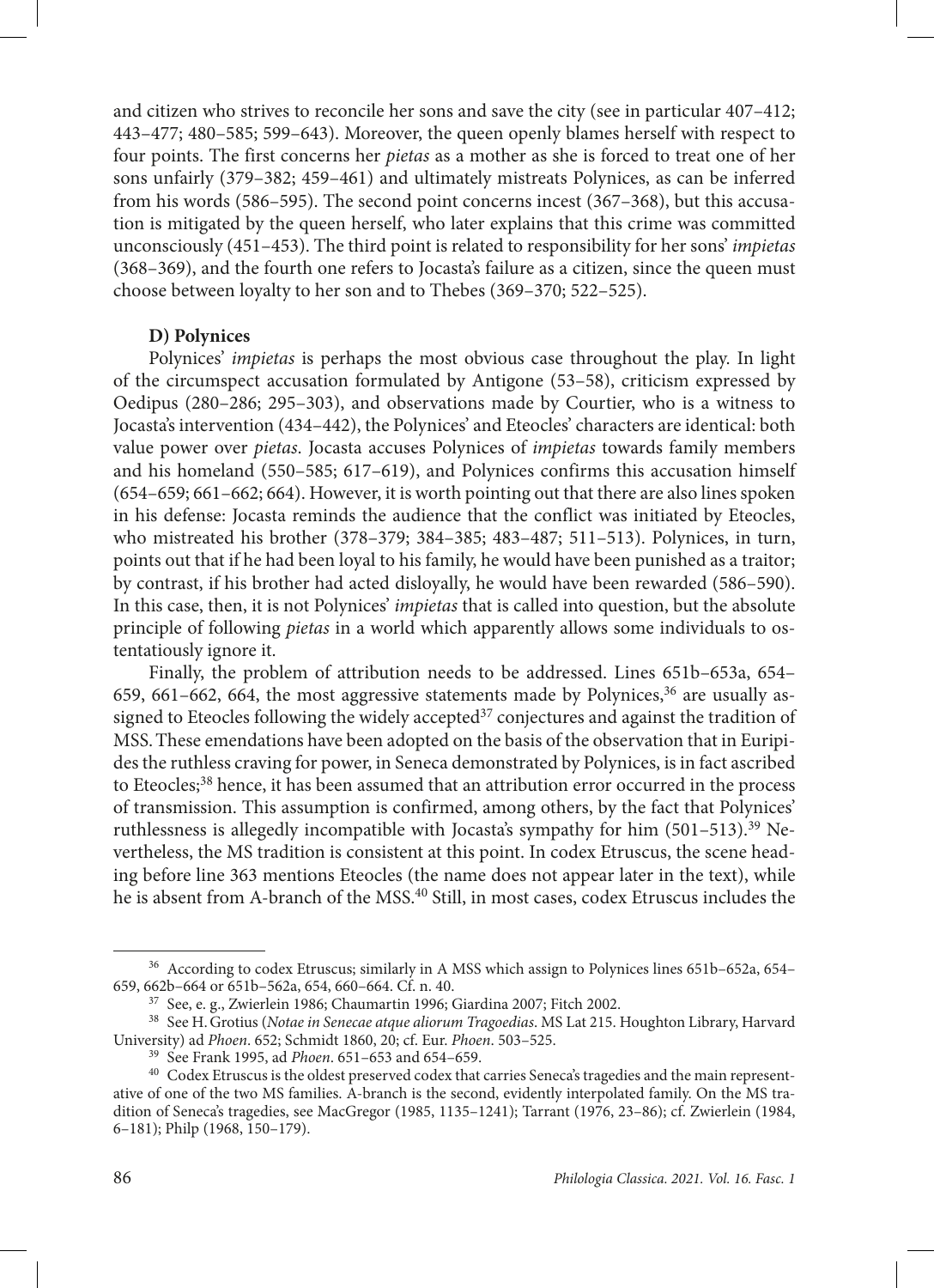names of silent characters in the headings, whereas A MSS ignore them.41 Thus, Eteocles may be regarded as a *persona tacita*, a character introduced originally, whose presence on the stage is confirmed by Courtier and Jocasta (see, e. g., 438–439; 443–464; 483–501). If we now turn to the problem of Jocasta's sympathy for Polynices, this argument is of no value because elsewhere the queen sternly reprimands her son (see above and vv. 618–619: *crimine alieno exulas, / tuo redibis*, "your exile is due to another's crime, but your return will be due to your own"). Furthermore, the attempt to make Seneca's text closer to Euripides' *Phoenician Women* with regard to Polynices' utterances is controversial for four reasons. Firstly, the two texts are considerably different in terms of the plot structure.<sup>42</sup> Moreover, there are more phrases or sentences in Seneca which, although apparently similar to Euripides' ones, are attributed or addressed to different characters.43 Secondly, Polynices' *ethopoeia* differs in the two texts even in passages which are not changed by the conjecture. Namely, in Seneca — unlike in Euripides (*Phoen*. 81–83; 170–171; 261–637) — Polynices does not appear in the city at his mother's request to start peace negotiations, but Jocasta first meets him at the battlefield (Sen. *Phoen*. 464–466; 486–487; 501–502), which may imply that the hero is more implacable than his counterpart in Euripides. This hypothesis is confirmed when we compare Polynices' words in both dramas. In Euripides, the prince speaks of his love for Thebes, expresses concern about his mother, and asks after his father and sisters (*Phoen*. 357–360; 366–378); by contrast, in Seneca, he shows no attachment to the city or family. The Euripidean Polynices is satisfied with his marriage, which has improved his situation (*Phoen*. 400–425), while his counterpart in Seneca compares his marriage to captivity (595–598). These elements of his *ethopoeia* add to his credibility as an aggressor who will stop at nothing to seize power: he is *impius* and has no place to return to. Thirdly, Courtier and Oedipus judge the attitudes and characters of the two brothers in a similar way (see above). Thus, there is no need for both sons to speak, and Polynices' character — reconstructed on the basis of the lines spoken, in succession, by Antigone, Oedipus, Messenger, and Jocasta and, finally, on the basis of his self-presentation — must be regarded as consistent. Lastly, the conjecture that attributes Polynices' lines to two largely similar characters (*scil*. Polynices and Eteocles) blurs the opposition-based system of relations between members of the Theban royal family: father, mother, daughter, and son. The roles of Antigone and Jocasta, who initiate the action in both parts of *Phoenician Women*, are more distinctive if we juxtapose their *pietas* — manifest in the determination

<sup>&</sup>lt;sup>41</sup> Silent characters, ignored in A-branch of the MSS, are usually indicated in codex Etruscus with the adjective *tacitus*, but this is not always the case. Thus, in *Thyestes*, before line 404, there is a mention of Thyestes, Tantalus, and Plisthenes tacitus (codex Etruscus) and of Thyestes and Plisthenes filius (A-branch). In *Agamemnon*, before line 910, there is a mention of Electra fugiens and Orestes tacitus (codex Etruscus) and of Electra (A-branch). In *Phaedra*, before line 864, the following characters are mentioned: Theseus, Phaedra, and Nutrix tacita (codex Etruscus) and, in the other family, Theseus and Phaedra (A-branch). In *Hercules furens*, before line 618, there is a mention of Amphytrion, Hercules, Megera, and Theseus (codex Etruscus) and of Amphitrion, Hercules, and Theseus (A-branch). The name of a silent character (Polyxena) is clearly missing in codex Etruscus in *Troades*, before line 861. See also Leo 1878, 84.

<sup>42</sup> See Sapota, Słomak 2020, 91, n. 7.

<sup>43</sup> Cf. 1) Jocasta's speech (420–426) and the lines spoken by Antigone and Chorus (Eur. *Phoen*. 163– 167; 807–810); 2) Oedipus addressing Antigone (311b–312a) and Polynices addressing Jocasta (Eur. *Phoen*. 386); 3) Jocasta to Polynices (642b–643a) and Polynices to Jocasta (Eur. *Phoen*. 437); 4) Oedipus' (345b) and Polynices' (or, according to some readings, Eteocles') words (Eur. *Phoen*. 624b); 5) Oedipus about Antigone (1; 11) and Tiresias about his daughter (Eur. *Phoen*. 834–835); 6) Jocasta to Polynices (575–576; 625–633) and Jocasta to Eteocles (Eur. *Phoen*. 561–567).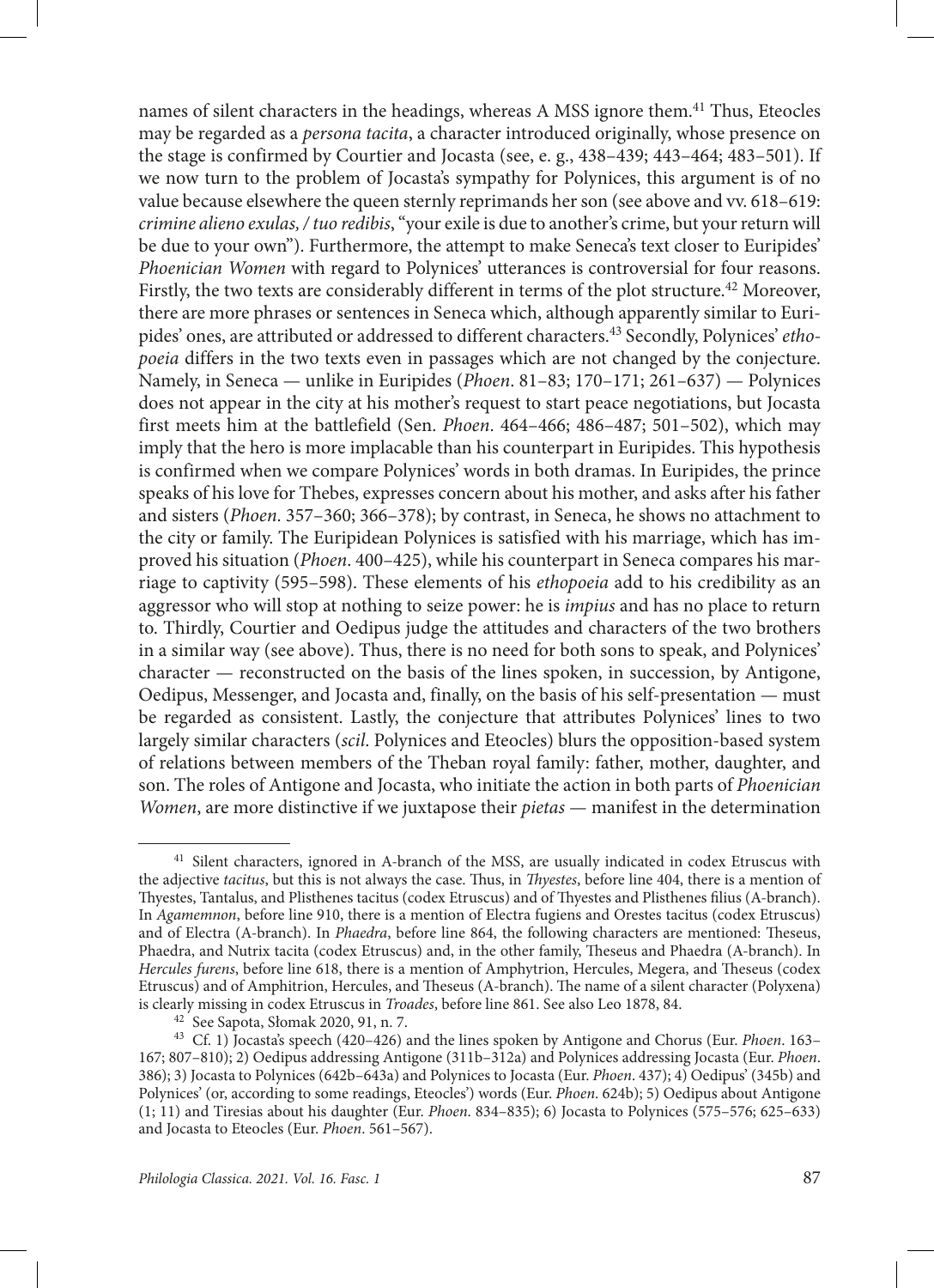to save their close ones and Thebes — and the *impietas* demonstrated by Oedipus and Polynices, who refuse to help the city or bring danger upon it. At the same time, the heroes call into question the impeccable attitudes of the two women: as a daughter and as a mother. In fact, it is only between Antigone and Jocasta that no major opposition can be noticed. The characters of Oedipus and Polynices contrast sharply both in terms of their attitude to power (the former resigns from the throne that he earned through *impietas* and the latter will resort to any kind of *impietas* to seize it) and their intentions when committing their crimes (Oedipus violated *pietas* inadvertently while Polynices consciously breaks its rules). The characters of Oedipus and Jocasta also form an opposition, though it turns out to be more complex than it has thus far been assumed (both Oedipus' *impietas* and Jocasta's *pietas* are called into question). Finally, the most visible contrast seems to be between the characters of Antigone and Polynices.

#### **3. Concluding remarks**

An in-depth analysis of *Phoenician Women* demonstrates that the conjectures discussed above, adopted to solve interpretation problems or to make Seneca's and Euripides' texts similar, should be rejected. They introduce far-reaching changes in the semantic plane of the drama, are ill-considered from the point of view of the overall organisation of meaning, and make the play seem deficient in cohesion or planned composition. Their rejection, the return to MS readings, and a change in research perspective offer a consistent view of the theme of the work and of the means adopted to develop it; they also help to bring together and confirm some of the partial hypotheses proposed by other scholars. This change in perspective involves taking into account the construction of characters as well as the similarities and contrasts between them, setting the play in the context of the phenomena of post-classical literature, and considering other sources of inspiration for Seneca besides tragedy. If this approach is taken, *Phoenician Women* can be regarded as complete and well-organised: a drama with some characteristics of tragedy, which of all Seneca's plays was to the greatest extent inspired by the declamatory tradition (in particular the form represented by Seneca the Elder's anthology) and which used a tragic plot and various *colores* to problematise and explore the concept of *pietas*.

#### **References**

Aricò G. Date arma patri (Sen. *Phoen*. 358). *Paideia* 1997, 52, 25–29.

Boyle A.J. *An Introduction to Roman Tragedy*. London — New York, Routledge, 2006.

- Canter H.V. Rhetorical Elements in the Tragedies of Seneca, *Univ. of Illinois Studies in Language and Literature* 1925, 10, 1–186.
- Chaumartin F.-R. (ed., trans.) *Sénèque. Tragédies*. T. 1. Paris, Les Belles Lettres, 1996.

Fantham E. (ed., trans., comm.) *Seneca's Troades.* Princeton, UP, 1982.

- Fantham E. Nihil iam iura naturae valent: Incest and Fratricide in Seneca's *Phoenissae*, in: A.J.Boyle (ed.) *Seneca Tragicus. Ramus Essays on Senecan Drama*. Berwick, Aureal Publications, 1983, 61–76.
- Fitch J.G. (introd., ed., trans.) *Seneca. Hercules. Trojan Women. Phoenician Women. Medea. Phaedra*. Cambridge, Ma. — London, HUP, 2002.
- Frank M. (ed., comm.) *Seneca's Phoenissae.* Leiden New York Köln, Brill, 1995.
- Giardina G. (ed.) *L.Anneo Seneca. Tragedie*. T. 1. Pisa Roma, Fabrizio Serra Editore, 2007.
- Goldberg S.M. The Fall and Rise of Roman Tragedy. *TAPA* 1996, 126, 265–286.
- Gronovius J. (ed., comm.) *L.Annaei Senecae Tragoediae*. Amsterdam, Hendrik Boom en de Weduwe van Dirk Boom, 1682.